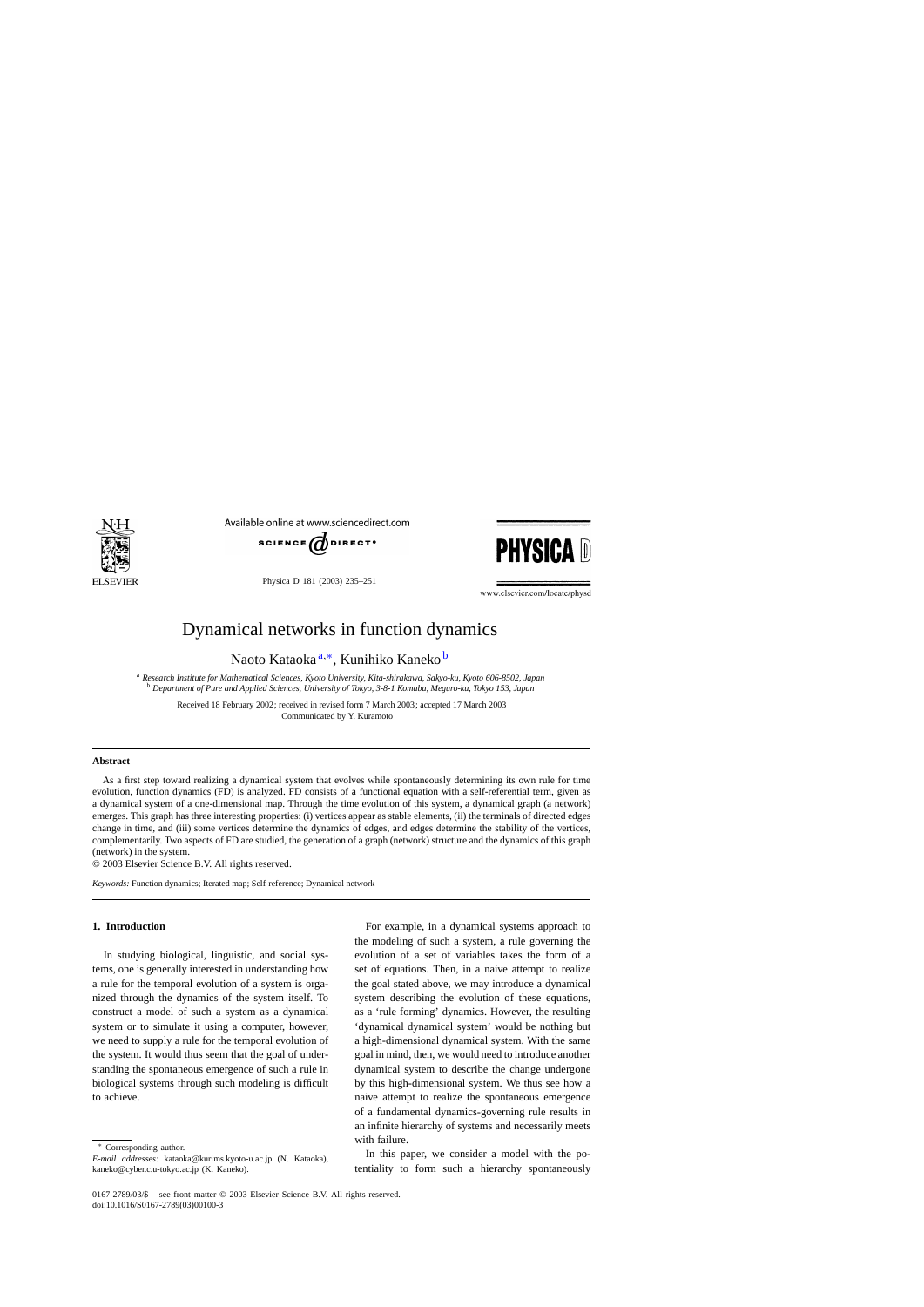<span id="page-1-0"></span>within an infinite-dimensional dynamical system. We will show that low-dimensional dynamical systems are generated from the original infinite-dimensional dynamical system. The generation of such lowdimensional systems constitutes the generation of a dynamic-governing rule. We elucidate the mechanism for this rule generation.

To serve the present purpose of studying biological systems, the function dynamics (FD) that we previously introduced  $[1-3]$  is reformulated in Section 2. In this FD, we adopt a functional equation having a 'self-reference' term, i.e., a term including composition of a function (say  $f \circ f$ ). With this term, it is shown that a rule governing the dynamics of partial functions restricted to certain intervals is generated. This rule is determined by partial functions on other intervals. With this relationship among partial functions, low-dimensional dynamical systems are formed from the original infinite dimensional dynamical system. Accordingly, the function dynamics of the original system can be interpreted as dynamics over partial functions. From this point of view, the partial functions can be considered as elements in a self-organized, low-dimensional system that evolves together while mutually generating rules that govern each other's dynamics. We first demonstrate that function dynamics generates rules hierarchically among partial functions. Then, we find that the relationships among partial functions are sometimes entangled, in the sense that one partial function gives a rule for some other partial functions, which give a rule for the original partial function. The formation of successive rules for low-dimensional systems and this entanglement of rules is analyzed.

In [Section 3, f](#page-2-0)ormation of low-dimensional dynamical systems is studied, and in [Section 4, t](#page-5-0)he dynamics of the low-dimensional system are investigated. Summary and discussion are given in [Section 5.](#page-13-0)

# **2. The model and its basic features**

Let f be a one-dimensional map,  $I \rightarrow I$ . We define a map from the one-dimensional map  $f$  to a new one-dimensional map as  $\Psi_{\varepsilon}(f) = (1 - \varepsilon) \mathrm{id} + \varepsilon f$ . Here id is an identity function and  $\varepsilon$  is a constant (0 <  $\varepsilon$  < 1). This map is well defined if  $f(I) \subseteq I$  is satisfied. We define an FD system employing such f and  $\Psi$  as follows:

$$
f_{n+1} = \Psi_{\varepsilon}(f_n) \circ f_n = (1 - \varepsilon)f_n + \varepsilon f_n \circ f_n. \tag{1}
$$

This equation determines the evolution of the function  $f_n$ . If the initial function  $f_0$  satisfies  $f_0(I) \subseteq I$ , the temporal evolution, i.e.  $f_n$   $(n = 1, 2, \ldots)$ , is determined.

The evolution equation of a function is generally an infinite-dimensional dynamical system. Among the class of systems consisting of such function dynamics, the existence of the 'self-referential' term  $f_n \circ f_n$ is the distinguishing feature that characterizes the system (1). This composition term  $f_n \circ f_n$  determines the temporal evolution of  $f_n$ , and it is an operation in the functional space. With this term, the rule governing the evolution of a functional value at a particular value of its argument depends on the values of the function taken at other values of the argument.

Next, we give an example of the temporal evolution of  $f_n$  determined by (1). Here we set the initial function  $f_0(x) = \sin^2(1.5\pi x)$  and  $\varepsilon = 0.55$ . In [Fig. 1,](#page-2-0) the graph of  $f_n$  for certain values of n are displayed. We find that after a transient,  $f_n$  exhibits a temporal oscillation with a period of two time steps. In this example, the total function falls on a period-2 attractor in the functional space. However, for some other values of  $\varepsilon$ , more complicated behavior appears. In general, it is not easy to fully explore all the phenomena displayed by our model by computer simulation alone.

To carry out a numerical computation for the above FD, it is necessary to divide an interval into a finite number,  $M$ , of mesh points. For example,  $I = [0, 1)$  could be divided into subintervals as  $I^i = [i/M, (i + 1)/M)$  ( $i = 0, ..., M - 1$ ). However, the composition term often causes a folding of the graph of the function at each time step, as shown in Fig.  $1(a)$  and (b). For an initial function with a single hump, the number of foldings can increase approximately in proportion to  $2^n$ . Hence, finer and finer structures can be generated in the graph of  $f_n$ , and as a result the outcome of the simulation can have a strong dependence on the mesh size  $M$ . Because the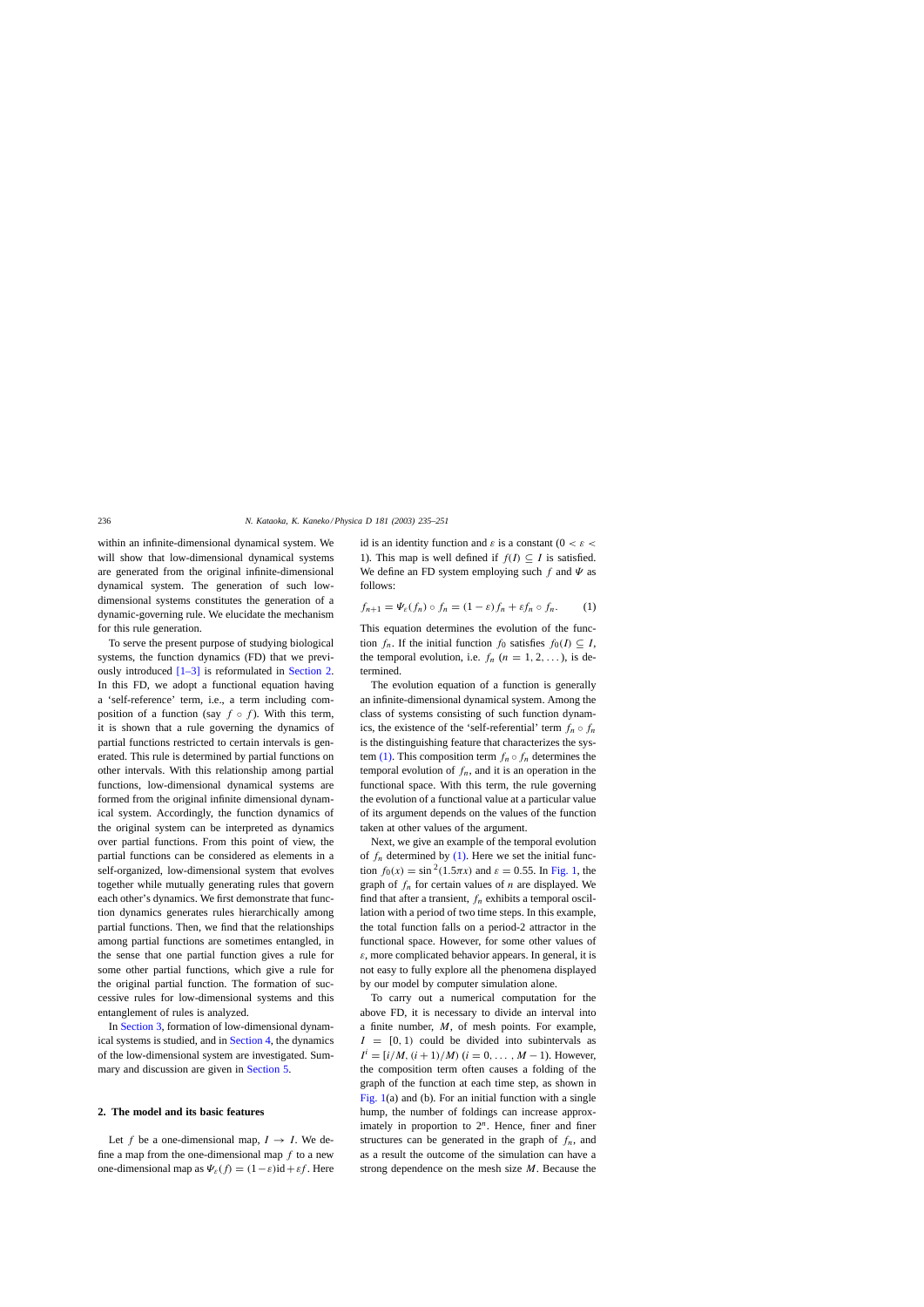<span id="page-2-0"></span>

Fig. 1. An example of the time evolution described by [\(1\)](#page-1-0) with  $f_0(x) = \sin^2(1.5\pi x)$  and  $\varepsilon = 0.55$ . Graphed here are (a)  $f_0$  and  $f_1$ , (b) f<sub>2</sub>, (c) f<sub>1000</sub> and (d) f<sub>1001</sub>. The mesh size is  $M = 4000$ . In this example  $f_{\infty}$  is on a period-2 attractor in the functional space. The arrows in (c) and (d) are included to make the period-2 oscillation easily recognizable. Later, the graph of  $f_n$  oscillates between the forms shown in (c) (for even  $n$ ) and (d) (for odd  $n$ ).

folding effect generates infinitesimal (Cantor-set-like) structures [\[4\]](#page-16-0) with a variety of scales, it is difficult to study this system by direct computer simulation.

In general, the following relations are fundamental for the study of FD:

- If  $f_n(x') = f_n(x'')$  is satisfied at some *n*, then  $f_m(x') = f_m(x'')$  for all  $m > n$ .
- $f_n|_{\{q\}}$  for q such that  $f_n(q) = q$  is n-independent. Here  $f_l|_{\{q'\}}$  is defined as *n*-independent, if  $f_m(q') =$  $f_l(q')$  for all  $m > l$ .

We denote the set of fixed points of a one-dimensional map f by Fix(f). Note that  $f_n|_{\{x'\}}$  for  $x' \notin Fix(f_n)$ satisfying  $f_n(x') = q \in Fix(f_n)$  is also *n*-independent in the FD. In other words, if the value of  $f_n$  at a point is equal to a fixed point, then this partial function is also  $n$ -independent. The entire domain of all  $n$ -independent partial functions (including all points in Fix $(f)$ ) is denoted  $\Omega(f)$ .

#### **3. Network structure**

In Fig. 1(c) and (d), each  $f_n$  seems to be a piecewise constant function (that is, the graph of  $f_n$  consists of flat pieces). This property is not peculiar to this initial function, but is rather general. Although we have simulated  $Eq. (1)$  using a variety of initial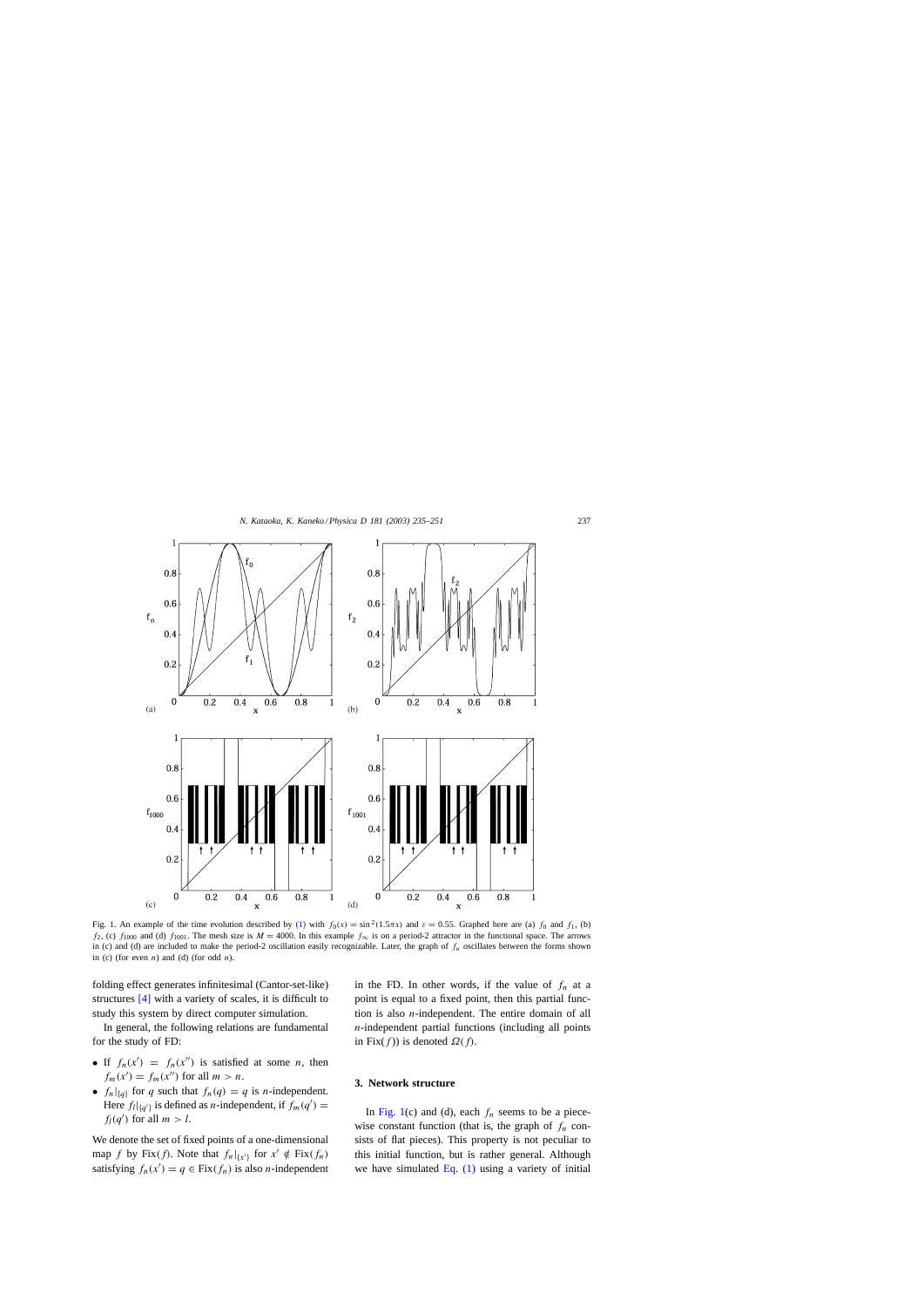<span id="page-3-0"></span>functions, in all cases, the function  $f_n$  for sufficiently large n consists of a set of constant partial functions. (Strictly speaking,  $f_n$  approaches such a form asymptotically as  $n \to \infty$ .) Thus we find through our computer simulations that the number of elements of the set<sup>1</sup> { $f_n(i/(M-1))$ } ( $i = 0, ..., M-1$ , with *n* fixed),  $|\{f_n(i/(M-1))\}|$ , satisfies  $|\{f_n(i/(M-1))\}| \ll M$ for large  $n$ , in the computer simulation [\[1\].](#page-16-0)

In this section the generation of flat pieces in the graph of  $f_n$  is studied. Because FD consists of dynamics of a one-dimensional map, to avoid confusion between the function on the interval I and that on the functional space, we define some useful notation.

- (3-i) A "partial function  $f_n|_A$ " is a function defined on an interval  $A(A \subset I)$ , and  $f_n|_A(x) = f_n(x)$ for  $x \in A$ .
- (3-ii) A "fixed point of  $f_n$ " means a fixed point of the one-dimensional map  $f_n$ . A "fixed point of the FD" means a one-dimensional map  $f_n$ satisfying that  $f_{n+1} = f_n$ .
- (3-iii) If a partial function  $f_n|_A$  satisfies  $f_m|_A = f_n|_A$  $\forall m > n$ , we say that " $f_n|_A$  is *n*-independent".
- (3-iv) As already mentioned, the statement " $f_n|_A$  is a constant function" means that  $f_n(A) = c_n$  $(c_n \in I)$  for given *n*. It is important to keep distinction between the statements " $f_n|_A$  is a constant function" and " $f_n|_A$  is *n*-independent" clear.
- (3-v) The term "(temporal) evolution" refers to that of the function  $f_n$  (i.e.,  $f_0, f_1, \ldots$ ). It does not refer to the dynamics of the one-dimensional map, given by  $x_{m+1} = f_n(x_m)$ .
- (3-vi) We define a network for the function  $f_n$ , in order to describe a graph of  $f_n$  in terms of graph theory. In general, a network consists of elements (vertices) and edges. Throughout the paper, we use A in reference to a connected entire interval (i.e., the domain of constant  $f_n|_A$  that is not proper subset of any other such intervals). We consider each domain of a constant partial function  $f_n|_A$  as an element (i.e., vertex). We consider a directed edge to

be associated with A and B, if  $f_n(A) \in B$  is satisfied. A dynamical "network" consists of elements formed through time evolution and edges whose terminals change in time.

## *3.1. Stability around a fixed point*

Now we discuss how a constant partial function is formed in FD and study its stability. First, we consider an initial function  $f_0(x) = a_0(x - q) + q$ , around the fixed point q. The evolution equation of the slope  $a_n$ is easily found to take the form  $a_{n+1} = (1 - \varepsilon)a_n +$  $\epsilon a_n^2$ . This one-dimensional map has fixed points  $a_n =$ 0 and 1, with  $a_n = 0$  stable and  $a_n = 1$  unstable. The basin of the fixed point 0 is  $(-1/\varepsilon, 1)$ . Thus if  $f'_n(x)$  is constant and the relation  $-1/\varepsilon < f'_n(x)$ 1 is satisfied on A around a fixed point, then  $a_n =$  $f'_n(x) \to 0$  as  $n \to \infty$  and hence  $f_\infty(x) = q$ . Thus, the slope of the graph of  $f_n|_A(x)$  goes to 0.

The following theorem has been proved [\[3\].](#page-16-0)

**Theorem.** *Consider the function*  $d(x) = (-1/\varepsilon)$ (x−q)+q. *If* fn(x) *is continuous around a fixed point q* (*on the interval*  $q \in A \subseteq I$ *) and satisfies the conditions* 

(i)  $(d(x) - f_n(x))(x - f_n(x)) < 0$  *for*  $x \in A \setminus \{q\}$ , (ii)  $f_n(A) \subseteq A$ ,

*then*  $f_n|_A(x) \to q$  *as*  $n \to \infty$ .

In [Fig. 2,](#page-4-0) the assertion of this theorem is depicted graphically.

As *n* increases, the number of fixed points of  $f_n$ increases (see [Fig. 1\).](#page-2-0) If the conditions stated in the theorem are satisfied around a fixed point, the graph of the function around this fixed point becomes flat as n increases. However, this does not necessarily imply that  $f_n$  always converges to a piecewise constant  $n$ -independent function as will be shown in the next subsection.

# *3.2. Generated map*

We investigated the FD using a 'generated map' in earlier papers [\[2,3\].](#page-16-0) This generated map is defined as

$$
g_n = \Psi(f_n) = (1 - \varepsilon) \mathrm{id} + \varepsilon f_n. \tag{2}
$$

<sup>&</sup>lt;sup>1</sup> Here we denote the number of elements of a set S as  $|S|$ .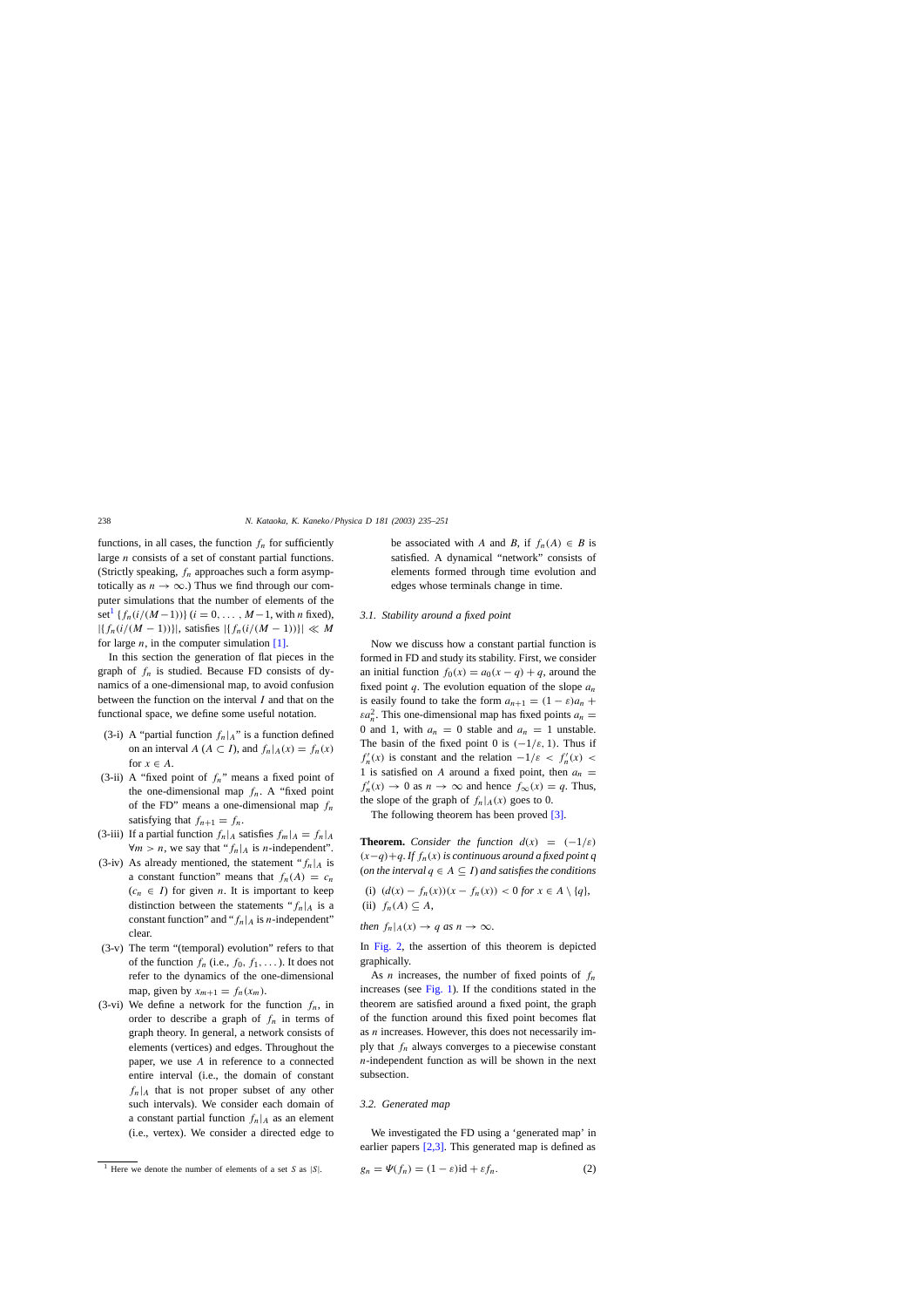<span id="page-4-0"></span>

Fig. 2. If the graph of a continuous function is contained within the shaded area around the fixed point  $q$  in the figure, the function converges to a constant  $f_{\infty}(x) = q$ . Here,  $f_0(x) = -\sin(\pi x)$  $(q = 0)$  and  $\varepsilon = 1/4$ .

This map is determined by  $f_n$ . (We use the term 'generated' here because  $g_n$  is generated from  $f_n$ . Using this map, the FD  $(1)$  can be represented by  $f_{n+1} = g_n(f_n)$ . For each x, the value  $f_{n+1}(x)$  is determined by the equation  $f_{n+1}(x) = g_n|_A(y)$  (where  $y = f_n(x)$  and  $y \in A$ ). Also note that the value  $g_n|_A$ is determined by  $f_n|_A$ . (In the following discussion, we also use the term 'drive', as in the phrase ' $f_n|_{\{x\}}$ is driven by  $g_n|_A$ ', and the term 'refer', as in ' $f_n|_{\{x\}}$ refers to A', when  $f_n(x) \in A$ .)

Let us rewrite the  $g_n(x)$  in the form  $g_n(x) = (1 \varepsilon$ )(x – f<sub>n</sub>(x)) + f<sub>n</sub>(x). This form is useful to prepare a suitable initial function  $f_0$ . If  $f_n(A) = c$ , then  $g_n|_A(x) = (1 - \varepsilon)(x - c) + c$ . The graph of this generated map is a segment contained in the line of slope  $1 - \varepsilon$  that crosses the identity function at c. Examples of (a) a graph of  $f_n(x)$  and (b) the corresponding generated map  $g_n(x)$  are displayed in Fig. 3. For  $f_n(x) \in$ A,  $f_{n+1}(x)$  is determined by  $f_{n+1}(x) = g_n |_{A} \circ f_n(x)$ . If the attractor<sup>2</sup> of the generated map  $g_n$  is not a fixed point, an *n*-dependent function  $f_n(x)$  can exist.

Choosing a suitable  $f_0$ , it is possible for the map  $g_n$  generated from an *n*-independent  $f_n|_{\Omega}$  to have a periodic attractor. The typical generated map on  $\Omega(f_n)$ (see the definition in [Section 2\)](#page-1-0) is a piece-wise linear



Fig. 3. Examples of a graph of (a)  $f_n(x)$  and (b) its generated map  $g_n(x)$ . Here  $f_n|_{\Omega}(x) \in Fix(f_n)$  and therefore  $f_n|_{\Omega}$  is *n*-independent.  $f_n(\Psi) \subset \Omega$ , and thus  $f_{n+1}|\Psi| = g_n |_{\Omega} \circ f_n |\Psi|$ . The slope of  $g_n|_{\Omega}$  is  $1 - \varepsilon$ . In this example,  $\varepsilon = 3/5$ . The thin broken line crosses the identity function at  $f_n(x)$  and has slope  $1 - \varepsilon$ .

map of slope  $1 - \varepsilon$ . The most general one is given by the Nagumo–Sato map,

 $x_{n+1} = (1 - \varepsilon)x_n + w \mod 1, \quad 0 < \varepsilon < 1.$ 

This map is generated from the initial function,

$$
f_0(x) = \begin{cases} \frac{w}{\varepsilon} & \text{for } x \in \left[0, \frac{1-w}{1-\varepsilon}\right) \cup \left\{\frac{w}{\varepsilon}\right\}, \\ \frac{w-1}{\varepsilon} & \text{for } x \in \left[\frac{1-w}{1-\varepsilon}, 1\right) \cup \left\{\frac{w-1}{\varepsilon}\right\}. \end{cases}
$$
(3)

Note that each partial function is constant here.

# *3.3. Emergence of elements*

In [Section 3.1,](#page-3-0) we stated a theorem asserting the stability around a fixed point, and in [Section 3.2,](#page-3-0) we introduced the generated map. To close the present section, we now study the emergence of a piecewise constant function.

If  $f_n(x)$  is constant around a fixed point q (on  $A =$  $[q - a, q + b]$ , the corresponding generated map is given by  $g_n|_A(x) = (1 - \varepsilon)(x - q) + q$ . This generated map crosses the identity function at  $q$  with slope  $1 - \varepsilon$  and has a stable fixed point q. Thus, if there is a subinterval  $B (B \cap A = \emptyset)$  on which  $f_n(B) \subseteq A$  is satisfied, then  $f_n(B) \to q$  as  $n \to \infty$ , and a new flat part is generated. This constant function is  $n$ -independent (i.e.  $A, B \subseteq \Omega$ ).

<sup>2</sup> Here the word 'attractor' is used in a rather broad sense, because  $g_n$  can be an *n*-dependent function.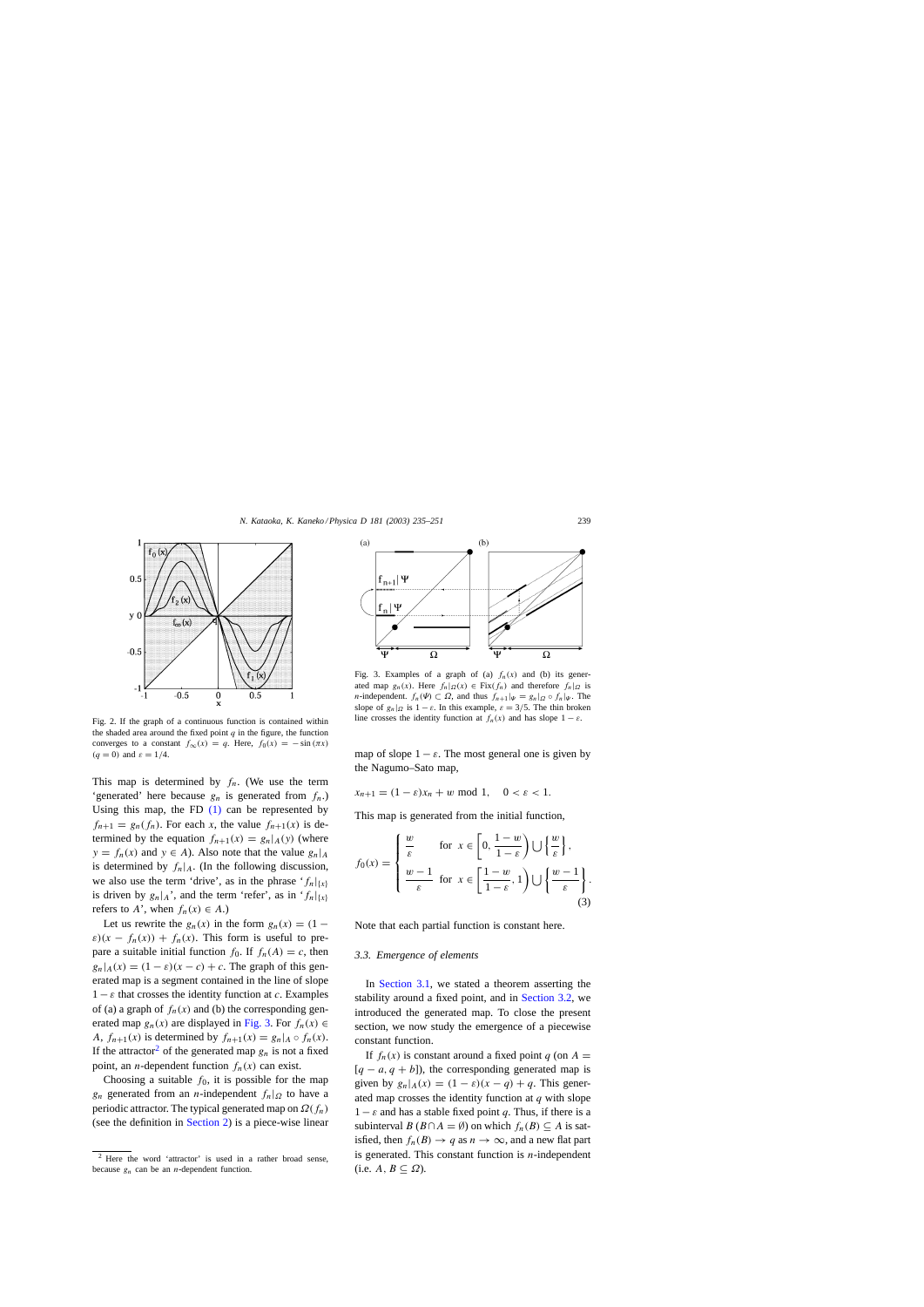<span id="page-5-0"></span>Since the generated map of a constant partial function  $f_n|\phi^3$  has slope  $1 - \varepsilon$ . As long as the values  $f_n(x')$  and  $f_n(x'')$  refer to  $\Phi$ , the difference between them decreases by the factor  $1 - \varepsilon$  per iteration. That is, if  $f_n(x'') = f_n(x') + \delta$ , and  $f_n(x')$  and  $f_n(x'')$  refer to  $\Phi$ , then  $|f_{n+1}(x') - f_{n+1}(x'')|$  =  $(1 - \varepsilon)|f_n(x'') - f_n(x')| = (1 - \varepsilon)\delta$ . From this consideration,  $f_{\infty}$  is expected to be a piecewise constant function. In fact, all computer simulations carried out to this time support this conjecture.<sup>4</sup>

From the graph theoretical point of view, the function  $f_n$  is regarded as a graph with vertices  $x'$  and directed edges from  $f_n(x')$  to  $x'$ .<sup>5</sup> In FD, a vertex corresponding to a domain of a flat piece is regarded as a single 'element', while an edge changes in time, according to the dynamics of  $f_n(x')$  (see the definition (3-vi)). The evolution rule for edges is determined by the generated map, which is determined by the elements and edges. In the next section, a class of network dynamics exhibited by FD systems is studied.

#### **4. Dynamical network**

In the previous section, the emergence of 'elements' was discussed. There, it was seen how as  $n \to \infty$ , a function  $f_n$  approaches a piecewise constant function, with each constant piece regarded as an element in a network. Each constant partial function determines one linear part of a piecewise linear generated map with slope  $1 - \varepsilon$ . The generated map determines the dynamics of the edges. In this section, we study these dynamics.

# *4.1. Choice of the initial function*

As illustrated for a particular case in [Fig. 1,](#page-2-0) we have found that beginning from most continuous initial functions,  $f_n$  evolves toward a limit function with a shape that is too complicated to be computed. As long as we are interested in complex dynamics, however, we need to study the rather complicated generated maps that are formed generally through such temporal evolution.

We start by considering computer simulations to obtain a very rough sketch of the functional space. In [Fig. 4,](#page-6-0) we display three initial functions  $(-1)$  and the corresponding rough phase diagrams obtained numerically  $(-2)$ . In these phase diagrams  $(-2)$ , the horizontal axis represents  $\varepsilon$ , and the vertical axis represents a parameter characterizing  $f_0(x)$ , which becomes steeper as the value of this parameter increases. In this diagram, a dot is plotted in the case that  $f_n$  does not converge to an *n*-independent function after 1000 steps (which is generally sufficient for transient behavior to have died out). In other words, for a parameter set indicated by a dot, the attractor of  $f_n$  is time dependent, while at all other points,  $f_n$ converges to an  $n$ -independent function.

Recall that the stability around a fixed point depends on  $\varepsilon$  (see [Section 3.1\).](#page-3-0) The stability criterion curve u given in [Section 3.1](#page-3-0) is also plotted in [Fig. 4\(](#page-6-0) $-2$ ). Below this curve, the fixed points indicated in  $(-1)$ are stable (while above the curve they are unstable), and therefore here the graph around the fixed point converges to flat pieces.

If the graph around a fixed point  $q$  ( $q \in A$ ) is flat, then all  $f_n(x) \in A$  converge to q as  $n \to \infty$ . As shown in [Fig. 4,](#page-6-0) the stability around a fixed point plays an important role in determining whether  $f_n$  is *n*-dependent or *n*-independent.<sup>6</sup>

To avoid the complicated effect of the folding of the graph of  $f_n$ , and to focus on the dynamics of the network, we choose an appropriate piecewise constant function as the initial function  $f_0$ . Let I be divided into N non-overlapping subintervals  $I^i$  ( $I = \bigcup_{0}^{N-1} I^i$ 

<sup>&</sup>lt;sup>3</sup> This interval  $\Phi$  is not necessarily identical to  $\Omega$ .

<sup>&</sup>lt;sup>4</sup> The partial function  $f_0(x)|_A = x$  is also *n*-independent. If we start from this identity partial function, it is maintained under the FD. However, a slight perturbation from it leads to a piecewise constant function.

<sup>5</sup> The direction of the edge is opposite to the direction of the mapping  $f_n$ . Here the direction of the edge is chosen to be in the direction of the propagation of a perturbation applied to at one partial function, which is discussed in [Section 4.3.](#page-9-0)

<sup>6</sup> As shown previously, there is a gap between the stability criterion curve of the fixed point and the boundary between the phases corresponding to n-dependent and n-independent functions. Probably this gap can be reduced by considering the fixed points of  $f_1, f_2, \ldots$ , successively, and by using a proper renormalization procedure [\[5\]. H](#page-16-0)owever, this has not yet been successfully carried out.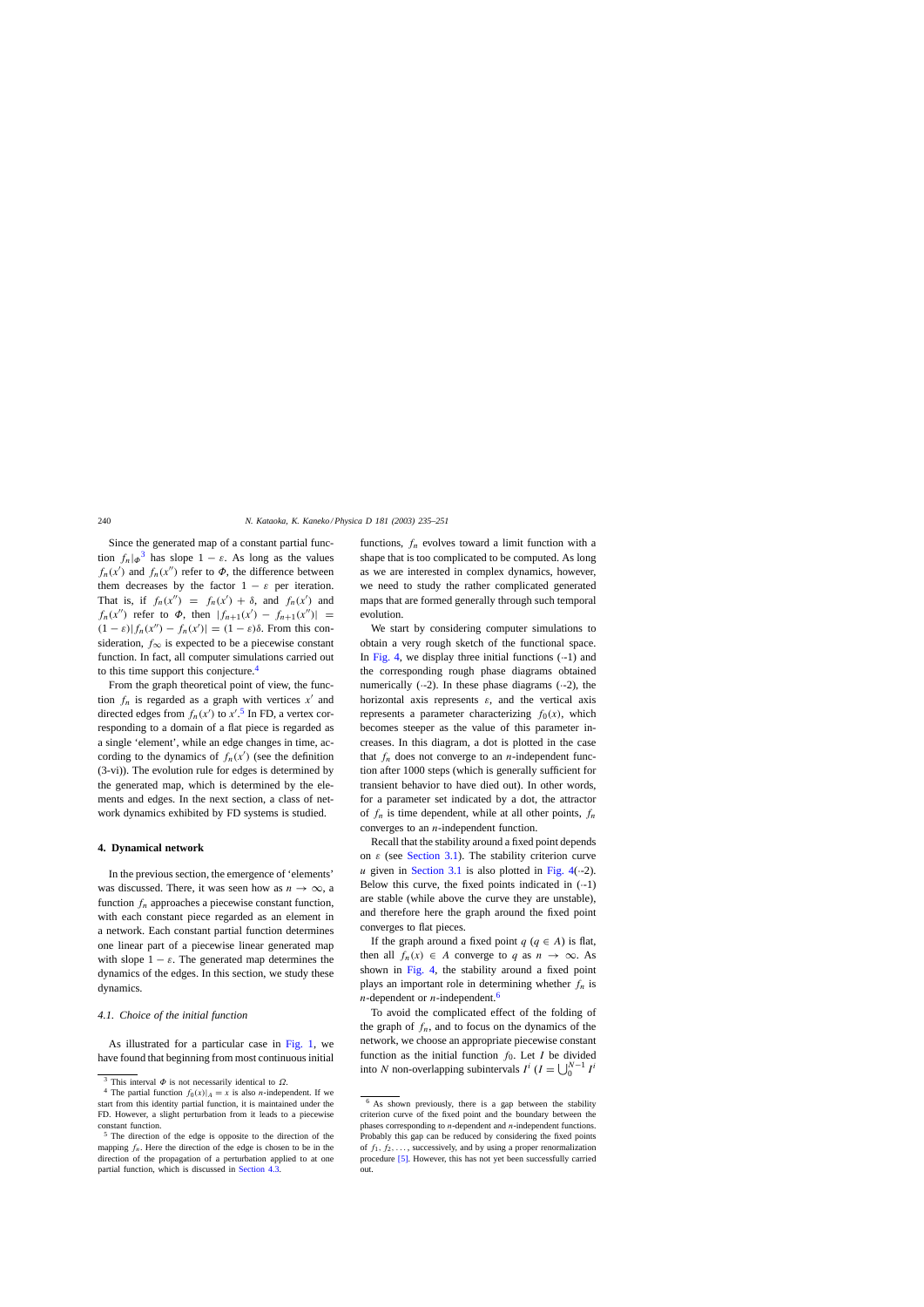<span id="page-6-0"></span>

Fig. 4. Phase diagram (--2) regarding the behavior of the attractor of  $f_n$ , starting from the initial functions displayed in (--1), obtained through numerical simulations using the mesh number  $M = 6000$ . Dots are plotted at points  $(r, \varepsilon)$  in (a) and  $(k, \varepsilon)$  in (b) and (c) in the case that  $f_n$  does not converge after 1000 steps. Here  $u(x)$  is the stability criterion curve. In (a-1),  $f_0(x) = rx(1-x)$ ,  $r = 3.8$ . In (a-2),  $u(x) = 2 + 1/\varepsilon$ . In (b-1),  $f_0(x) = (1 - k)x + k \sin^2((3/2)\pi x)$ ,  $k = 0.9$ . In (b-2),  $u(x) = (2/(\sqrt{2} + 3\pi))(1 + 1/\varepsilon)$ . In (c-1),  $f_0(x) = x + (k/m) \sin(2\pi mx)$  (if  $f_0(x) < 0$ ,  $f_0(x) = 0$ , while if  $f_0(x) > 1$ ,  $f_0(x) = 1$ ),  $m = 5$ ,  $k = 1.5$ . In (c-2),  $u(x) = (1/2\pi)(1 + 1/\varepsilon)$ .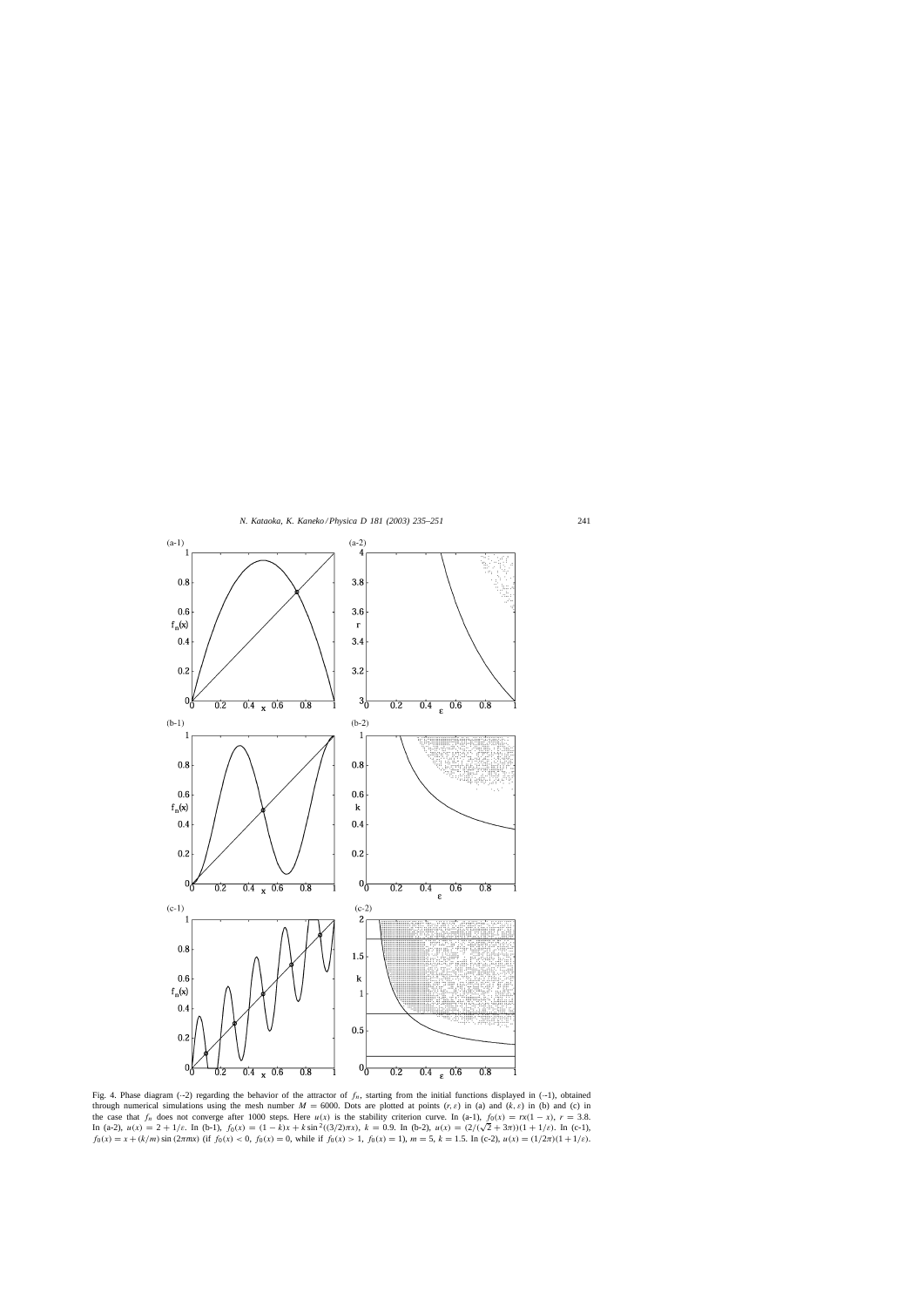<span id="page-7-0"></span>and  $I^i \cap I^j = \emptyset$ ). The initial function is chosen as

$$
f_0(x) = \sum_{i=1}^{N} a_0^i 1^{I^i}(x).
$$
 (4)

Here, the indicating function is defined as

$$
1^{I^i}(x) = \begin{cases} 1 & x \in I^i, \\ 0 & x \notin I^i, \end{cases}
$$

and  $f_0(I^i) = a_0^i$ . In this section, we consider the case in which the  $a_0^i$  are chosen randomly, using a uniform distribution on [0, 1].

Although the above initial function may seem too simple or too special to study the network dynamics of an FD system, in fact this is not the case.

- As mentioned in the previous section, a continuous  $f_n$  approaches a piecewise constant function (consisting of a finite or infinite number of pieces) as  $n \to \infty$ .
- To study the dynamics of  $f_n$ , determining the stability around a fixed point is important. If a continuous partial function is unstable on both sides of a fixed point  $q$  for all  $n$ , then the value of the partial function does not converge to  $q$ . In such a situation, we believe that partial functions  $f_n|_{[a,q)}$  and  $f_n|_{[a,b]}$ approaches a constant function and do not take the value q.

Of course, the set of limit functions resulting from the set of all continuous initial functions is not identical to that resulting from the set of all piecewise constant initial functions. However, the limit function realized with a piecewise constant initial function takes finite number of values (if  $N$  is finite), and each partial function displays periodic motion with finite period (because  $g'_n = 1 - \varepsilon < 1$ ). This means that if we choose a continuous initial function satisfying  $|h_0|_S = f_n|_S$  on the set  $S = \{f_n(I^i)\}\$  (for all i after the transient behavior has died out), the evolution of the partial function  $h_m|_S$  is identical to  $f_{n+m}|_S$ .

### *4.2. Classification of the dynamical network*

Using  $f_0$  as defined in the previous subsection, we numerically computed the temporal evolution of  $f_n$ . In [Fig. 5,](#page-8-0) two typical results (excluding transients) are displayed. In this set of simulations, we choose  $N = 30$  and  $\varepsilon = 0.1$ . We find that some neighboring subintervals are mapped to the same value after the transient behavior has ended, i.e.,  $f_n(I^i) = f_n(I^{i+1})$ for sufficiently large  $n$ . In this case, these subintervals join to form a new subinterval. In such situation, the indices of the subintervals are renumbered. (Hence the maximal value of the index i for the subintervals  $I^i$ can become smaller than  $N - 1$  (26 in [Fig. 5\(a](#page-8-0)) and 24 in Fig.  $5(b)$ ).)

For most initial functions,  $f_n(x)$  falls on an attractor rapidly (by  $n \sim 100$ ). In [Fig. 5\(](#page-8-0) $-1$ ), the graphs of  $f_n$  (n = 1000–1010) are overlaid. As three typical examples we show the behavior of  $f_n|_{I^6}$ ,  $f_n|_{I^2}$  and  $f_n|_{I^{13}}$  specifically. In (a-1), the period of  $f_n|_{I^6}$  is 5 and the period of  $f_n|_{I^2}$  and  $f_n|_{I^{13}}$  is 10. In (b-1), the period of all periodic partial functions is 145. Although there seems to be no easily discernible difference between two time series, there is a significant difference between the structures of their networks.

We now set out to describe the function dynamics in terms of network dynamics. First, let  $S_n(i)$  be a function mapping a set of indices to itself. We define  $S_n(i)$  and  $S(i)$  as follows:  $S_n(i) = j$  if  $f_n(I^i) \in I^j$  and  $S(i) := \bigcup_n \{S_{N+n}(i)\}\.$  Here N is a sufficiently large number such that the transient behavior has died out. In other words  $S(i)$  is the set of all  $S_n(i)$  after transient behavior. A directed edge from a to b in Fig.  $5(-2)$  is drawn if  $a \in S(b)$ .

Now, let  $\lambda$  be a set of indices. Here, two classes of λ are important for later discussion.

(4-i) The class for which  $S(\lambda) \subseteq \lambda$ . In this case,  $f_n|_{I_i}$  $(i \in \lambda)$  evolves independently of  $f_n|_{U}$  for any  $j \notin \lambda$ . This means that the time evolution of  $f_n|_{I}$  ( $i \in \lambda$ ) is not influenced by a perturbation applied to the value of  $f_n|_{I_j}$  for any  $j \notin \lambda$ .

> If two sets of indices  $\lambda_0$  and  $\lambda_1$  satisfy this condition and if  $\lambda_0 \subset \lambda_1$ , we say that ' $\lambda_0$  and  $\lambda_1$ ' are *hierarchical*.<sup>7</sup> In this situation, a perturbation applied to  $f_n|_{I^i}$  ( $i \in \lambda_0$ ) can influence

<sup>&</sup>lt;sup>7</sup> We call the generated map  $g_n|_{I^i}$  ( $i \in \lambda_1$ ) a 'meta-map' [\[2\].](#page-16-0)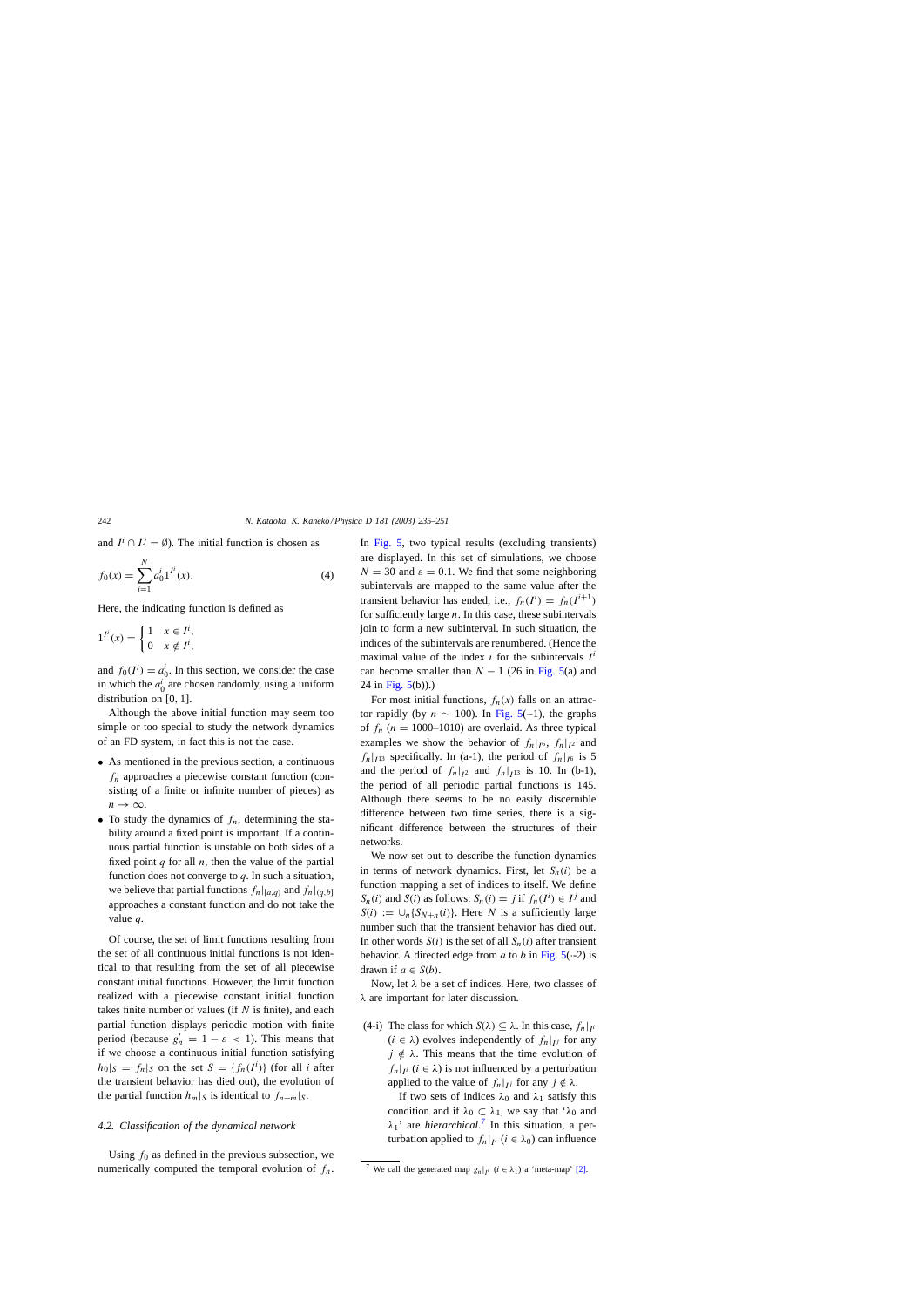<span id="page-8-0"></span>

Fig. 5. Two typical results are displayed in (a) and (b) for the case  $\varepsilon = 0.1$ . Each partial function plotted is on the attractor. In both the cases, the simulation started from a random piecewise constant  $f_0$ . In (--1), the graphs of  $f_n$  (n = 1000–1010) are overlaid. In (--2), the corresponding network is displayed. The index i with a filled circle indicates that  $f_n|_{I_i}$  is n-independent, while that with an unfilled circle indicates that  $f_n|_{I}$  is n-dependent. A square drawn with a broken line indicates a set of indices  $\lambda$  that satisfies  $S(\lambda) \subseteq \lambda$ . (a-1) The period of  $f_n|_{16}$  is 5 and the period of  $f_n|_{12}$  and  $f_n|_{11}$  is 10. (b-2) The period of all periodic partial functions is 145 (although the phase of the oscillation is different for each subinterval).

the evolution of  $f_n|_{U_j}$   $(j \in \lambda_1 \setminus \lambda_0)$ , but a perturbation applied to  $f_n|_{L^j}$   $(j \in \lambda_1 \setminus \lambda_0)$  does not influence the evolution of  $f_n|_{I^i}$  ( $i \in \lambda_0$ ).

(4-ii) The class for which  $S(\lambda) = \lambda$ . In this case, if  $\lambda$  consists of a single element, the corresponding edge is *n*-independent. If  $\lambda$  consists of more than one element the network formed by  $S(\lambda)$  possesses a loop. This means that  $i \in S(i) \cup S(S(i)) \cup S(S(S(i))) \cup \cdots$  for some indices  $i$ . Then, if some perturbation is applied to at  $f_n|_{I_i}$  for i contained in this loop, the effect propagates through the loop and eventually returns to *i* itself. In this case, we say that  $\lambda$  is '*entangled*'.

In Fig. 5( $\cdot$ -2), sets  $\lambda$  satisfying  $S(\lambda) \subseteq \lambda$  are contained within squares drawn with broken lines, while entanglements are indicated by loops drawn with broken lines. As shown, the network in Fig. 5(a) is hierarchical with four layers, and there is no entanglement. Contrastingly, the network in Fig. 5(b) has two entanglements (two loops).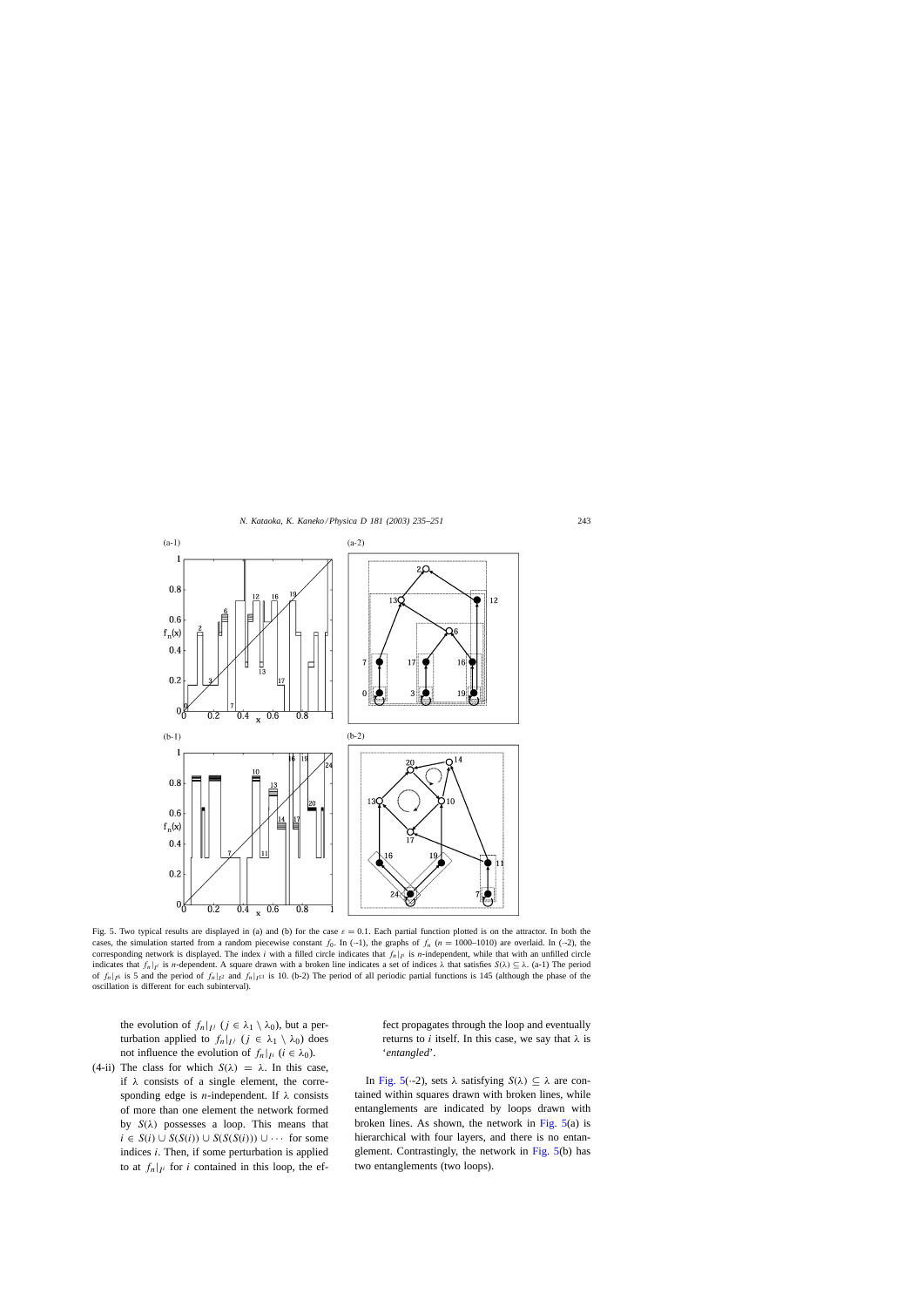<span id="page-9-0"></span>The shape of the network is determined by the manner in which intervals are related under  $f_n$ , and the shape can be preserved even if the period of each partial function is changed by changing the coupling  $\varepsilon$ . Recall that the shape of the network is resulting from the contracting nature of the generated map. For this reason the shape can be preserved when a small change is made to the parameter  $\varepsilon$ , and the network is stable with respect to the changes in  $\varepsilon$ . Also, a network can be stable with respect to noise applied to each partial function. In the next subsection, we study the effect of noise on the network.

# *4.3. Entangled network*

Dynamical networks in FD systems can possess hierarchy and entanglement. As discussed above one difference between a network with entanglement and one without entanglement regards the behavior resulting from perturbation. In this subsection, we study the effect of noise on dynamical networks.

If a network is hierarchical and contains no loops (no entanglements), the evolution of  $f_n$  can be ordered unidirectionally: *n*-independent partial functions determine an *n*-independent generated map, which drives  $n$ -dependent partial functions, which determine an n-dependent generated map, which drives other *n*-dependent partial functions, and so forth.<sup>8</sup> In this case, the hierarchy of relations among partial functions is uniquely ordered through generated maps.

Now, we consider how a perturbation applied to one partial function propagates. For this purpose, we apply "noise" to one partial function, changing  $f_n|_A$ to  $f_n|_A + \delta 1^A$ , with  $\delta$  as a small number. Here the noise is added only at the nth step, and later time evolution of the function is given by  $(1)$  without noise. We now study how the effect of such a perturbation is transmitted through the network.

In the case of a hierarchical network without entanglement, this noise propagates in one direction. In this case, there are three types of noise effects:

- (i) Noise destroys the network, and a new network appears.
- (ii) The effect of the noise disappears due to the contraction induced by the generated map.
- (iii) The effect of noise propagates unidirectionally the network, while the shape of the network is preserved. In this case, only the phase of oscillation of each partial function  $f_n|_A$  is changed.

If the noise amplitude  $\delta$  is not too large, the network shape is not destroyed, and the only important effect is that of type (iii). In this situation, the phase change of a partial function causes a phase change of the corresponding  $n$ -dependent generated map. As a result, the phase of the partial function driven by this generated map changes, and so forth. Hence, the noise effect for a sufficiently small amplitude  $\delta$  in such a hierarchical network consists of represented as unidirectional propagation of phase changes through the network.

In the case of a network with entanglement, another type of noise effect, which is caused by loops, appears:

(iv) The noise effect circulates through a loop and leads to a transition to a new attractor.

In this case, the noise propagates unidirectionally in the loop and returns to the element to which the perturbation was applied. This returned noise changes the generated map again, and this effect, if it does not decay away, returns to the same element again. Due to the continuation of this process, a new attractor on the loop is formed. This behavior is in strong contrast with that seen in hierarchical networks without loops, in which only the phase of oscillation is changed.

# *4.3.1. Simple entanglement: an example*

Now, we study the dynamics of a network with entanglement, using several different initial functions. First, let  $I = [0, 1]$  be divided into the subintervals  $I^i = (i/6, (i + 1)/6)$   $(i = 0, \ldots, 5)$ , and the points { $i/6$ } ( $i = 0,..., 6$ ). (Obviously,  $I = (\cup_{0}^{5}(I^{i})) \cup$  $(\cup_{0}^{6}{i/6})$ .) We define the initial function  $f_0$  according to [Eq. \(4\),](#page-7-0) in terms of the parameter  $a_0^i$ .

<sup>&</sup>lt;sup>8</sup> In Ref. [\[2\],](#page-16-0) this hierarchy is represented by meta–meta– $\cdots$ maps.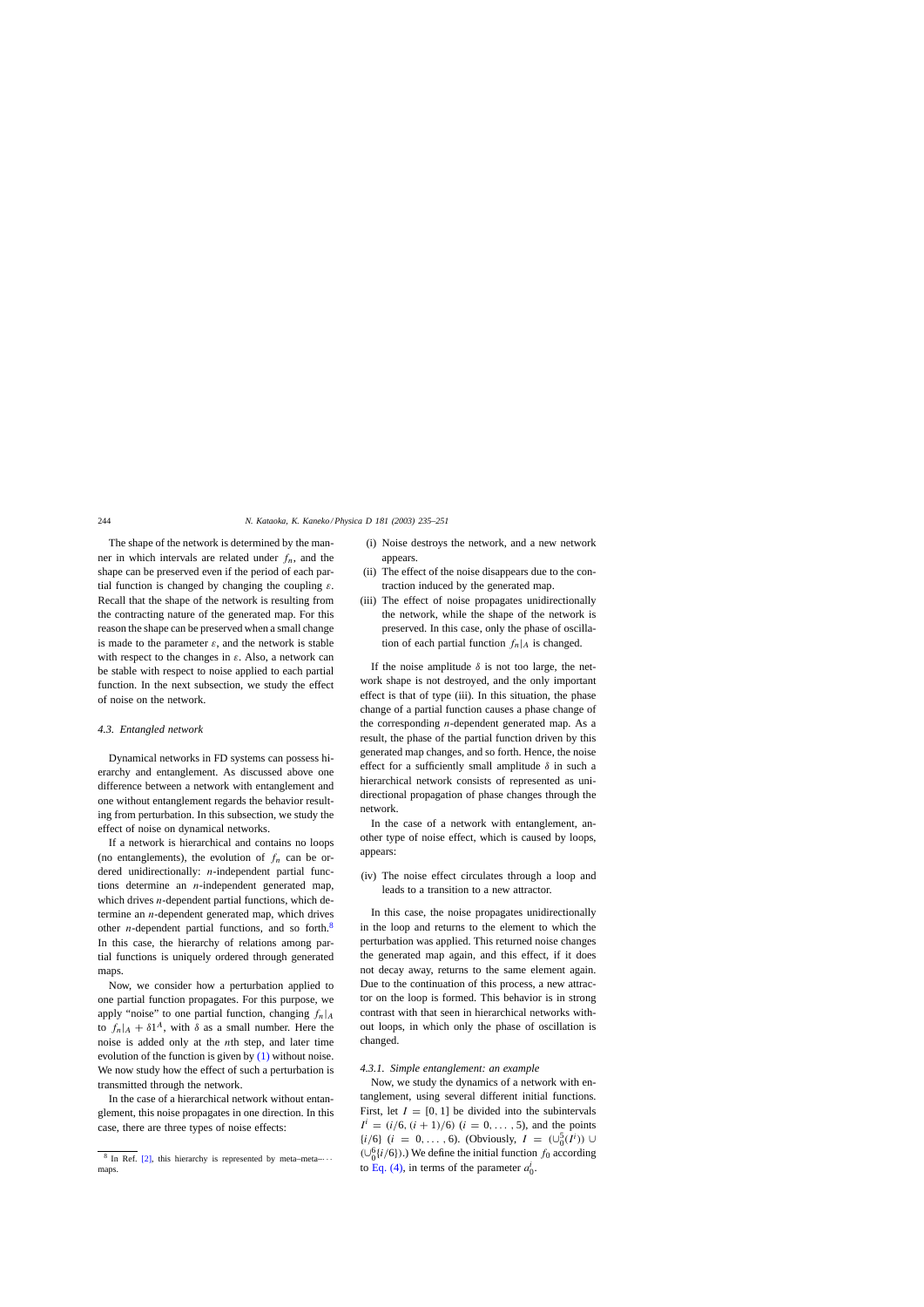<span id="page-10-0"></span>

Fig. 6. (a) The graph of a limit function  $f_n$  ( $n = 1000-1026$ ). Here,  $a_0^0 = 1/3 + 1/20$ ,  $a_0^2 = 2/3 + 1/10$ ,  $a_0^3 = 1/10$ ,  $a_0^5 = 1/3 + 1/10$  and  $\varepsilon = 0.11$ . The period is 26. (b) The network corresponding to this function. There are three loops.

$$
f_0(\{\frac{1}{6}i\}) = \frac{1}{6}i, \qquad a_0^0 \in I^2 \cup I^3, \qquad a_0^1 = 0,
$$
  
\n
$$
a_0^2 \in I^4 \cup I^5, \qquad a_0^3 \in I^0 \cup I^1, \qquad a_0^4 = 1,
$$
  
\n
$$
a_0^5 \in I^2 \cup I^3.
$$
\n(5)

In Fig.  $6(a)$ , an example of the limit function resulting from such an  $f_0$  is displayed. In that case, the set of initial values  $a_0^i$  were chosen as  $a_0^0 = 1/3 + 1/20$ ,  $a_0^2 = 2/3 + 1/10$ ,  $a_0^3 = 1/10$ ,  $a_0^5 = 1/3 + 1/10$  and  $\varepsilon = 0.11$  was used. In the figure, the graphs of  $f_n$  for  $n = 1000-1026$  are overlaid. The period of  $f_n$  here is 26.

The network for this function is shown in Fig. 6(b). As seen, there are three loops. It was found that if  $\varepsilon$  < 1/6, the shape of the network does not change from the initial time, because the generated map satisfies the condition  $g_n|_{I^{2i} \cup I^{2i+1}} \subset I^{2i} \cup I^{2i+1}$  for  $i = 0, 1, 2$ . Due to the nature of  $f_0$  given by Eq. (5), the possible types of network structure are restricted. First, the partial functions  $f_n|_{I^1}$  and  $f_n|_{I^4}$  are *n*-independent. The other four  $f_n|_{I^i}$  are *n*-dependent and refer to some  $I^{2j}$  ∪  $I^{2j+1}$  (for example,  $f_n(I^0) \in I^2$  or  $I^3$ ). Thus each of the four  $n$ -dependent partial functions refers to either of two subintervals at each time step. Accordingly, there are  $2 \times 2 \times 2 \times 2$  possibilities at each step. In [Fig. 7,](#page-11-0) the 16 possible networks that are allowed for this type of initial function are displayed as the directed edges  $S_n(i) \to i$ . At each time step,  $f_n$  corresponds to one of these 16 possible networks. We call the number in the figure the 'state' of the network. Since the number of states, 16, is smaller than the period, 26, the network must exist in the same state (but with different values of the partial functions) at different times in a single period during the evolution.

The FD system we study can be described in terms of the dynamics of a network, consisting of successive transitions between the states defined in the above manner. The actual set of allowed transitions between states depends on the initial values  $a_0^i$ . By examining the FD of each partial function, case by case, one can show that possible sequences of transitions are of two types, as defined in Fig.  $8(a-2)$  and (b-2). These two types correspond to the cases in which  $f_0(I^0) \neq$  $f_0(I^5)$  and  $f_0(I^0) = f_0(I^5)$ . Each type includes the transitions denoted by both solid and broken arrows in the figures, but for given  $a_0^i$ , the actual transition sequence includes only some of the transitions indicated. For the particular choices of  $f_0$  considered here, only the transitions denoted by solid arrows occur.

Two examples of the sequence of transitions between states starting from two different initial functions are plotted in [Fig. 8. H](#page-12-0)ere, two actual sequences of transitions between states from  $n = 1000$  to 1030 are plotted in [Fig. 8\(a](#page-12-0)-1) and (b-1), where  $f_0(I^0)$  =  $f_0(I^5)$  is satisfied in (b-1) and not in (a-1). As shown in [Fig. 8,](#page-12-0) the set of possible transitions depends on whether  $f_0(I^0) = f_0(I^5)$  is satisfied or not. This set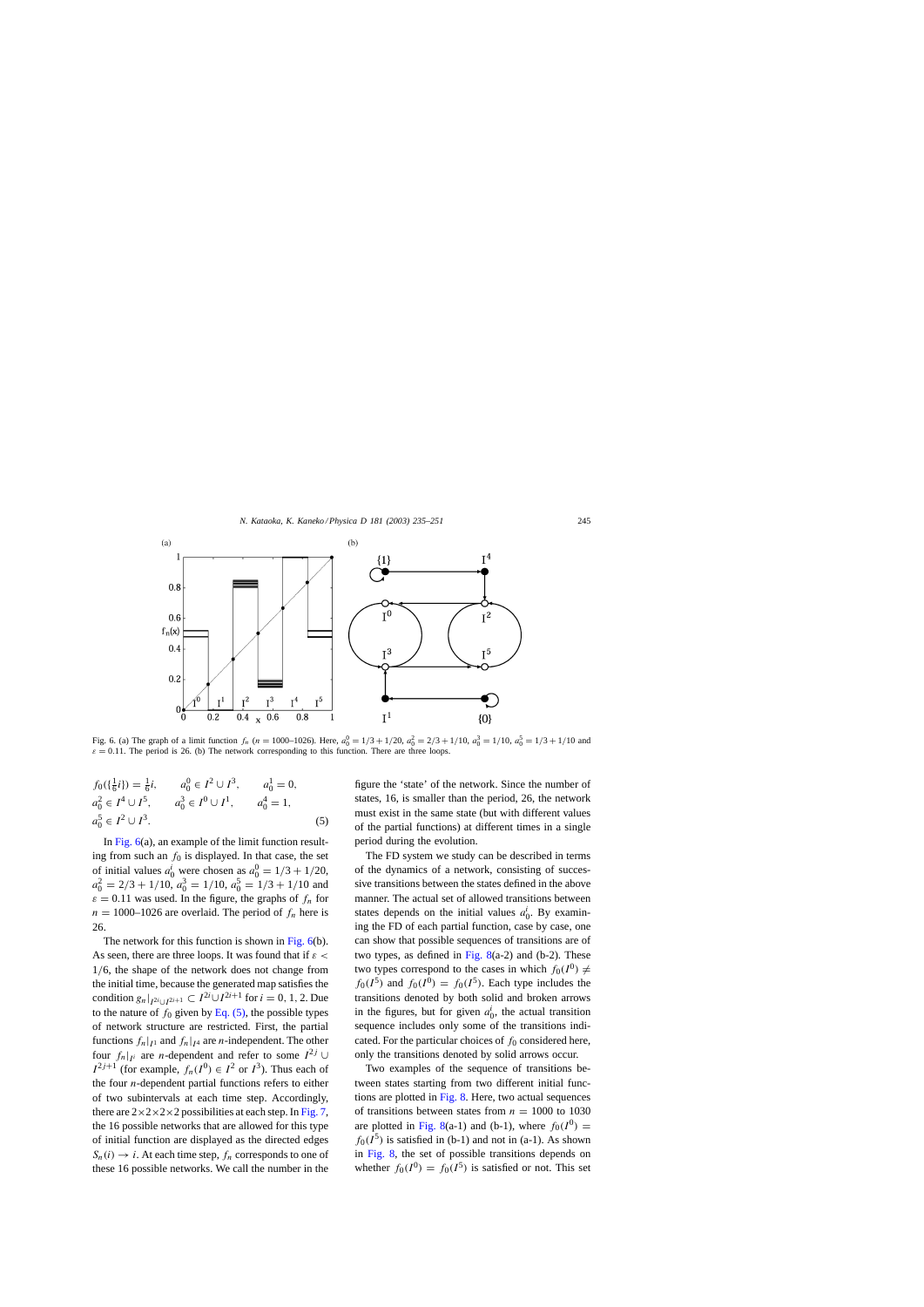<span id="page-11-0"></span>

Fig. 7. The 16 possible states of the network at any given time step n allowed by the initial nature of  $f_0$  as defined in [Eq. \(5\).](#page-10-0)

in the former case is depicted in (b-2) and in the latter case in (a-2). (Note that these sets of transitions characterize long-time behavior, i.e., after transient behavior has ended.)

Now, the function  $f_n$  on an attractor is characterized on three levels, according to (i) the value of  $f_n|_{I^i}$ , (ii) the state of the network, and (iii) the set of possible transitions given in Fig.  $8(-2)$ .

# *4.3.2. Transitions among attractors in entangled networks*

As discussed above, the behavior of the network dynamics in an FD system depends on the initial conditions, represented by the values  $a_0^i$ . Although the parameter characterizing the FD model,  $\varepsilon$ , is fixed,

the change undergone by the FD attractor as the  $a_0^i$ are changed is bifurcation-like, because the generated map changes with the values of the  $a_0^i$ . To elucidate the dependence on the initial conditions, we carried out numerical simulations using the definition given in [Eq. \(5\),](#page-10-0) employing various values of  $a_0^0$ , with all other  $a_0^i$  (i = 1, ..., 5) values fixed. In [Fig. 9,](#page-13-0) the values  $a_n^0$  on an attractor (after transients) are plotted with respect to  $a_0^0$ . The solid curve represents the period of the attractor of  $f_n$  resulting from the corresponding initial value  $a_0^0$ . The flat pieces of this curve means that over the corresponding interval of  $a_0^0$  values  $a_n^0$  is on the same attractor. The stability of attractors with respect to changes of  $a_0^0$  that the existence of these flat pieces reflects arises from the property that the slope of the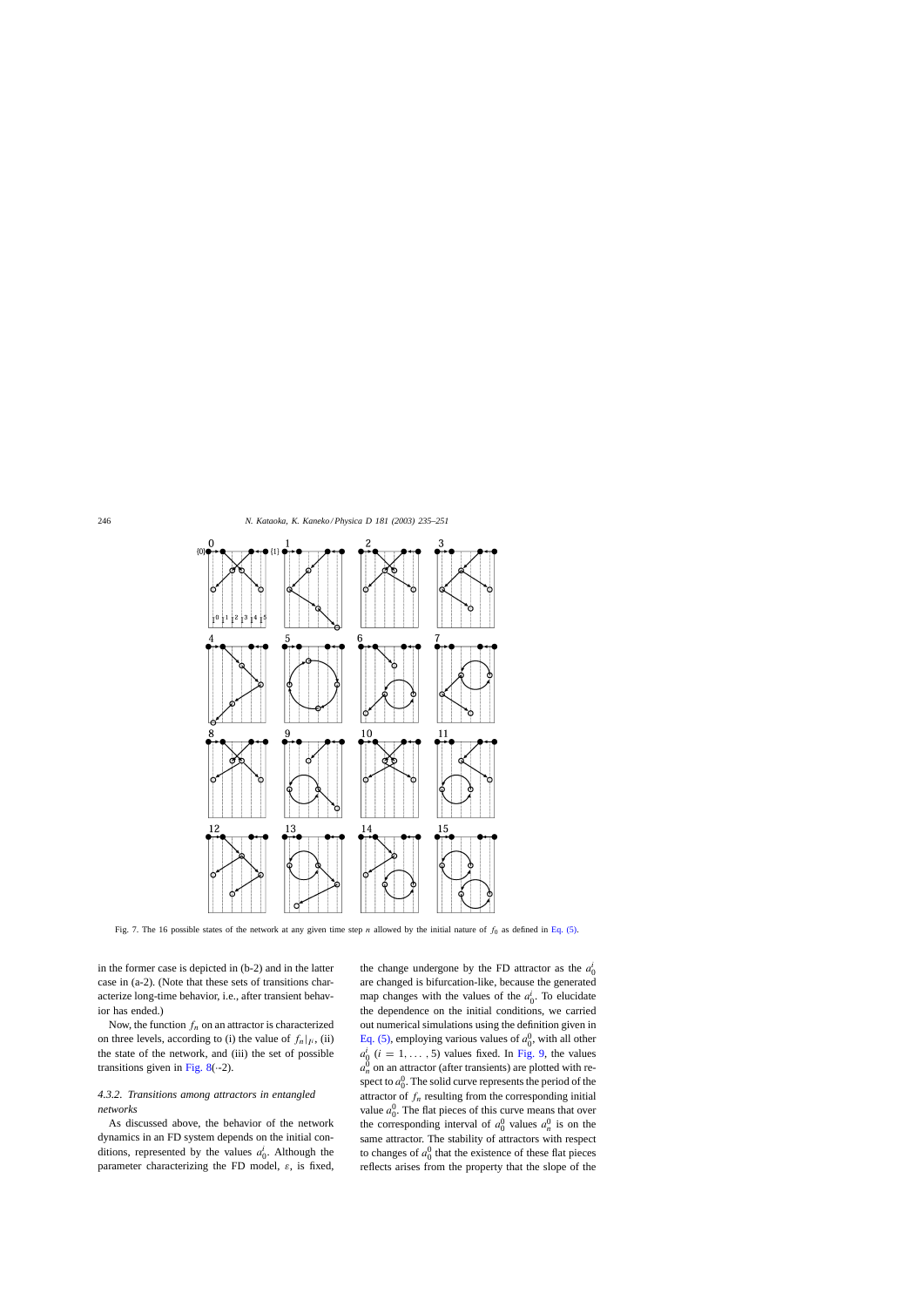<span id="page-12-0"></span>

Fig. 8. In (a-2) and (b-2) are examples of the sequence of transitions between states for the FD system with  $\varepsilon = 0.11$ . The initial function in (a-1) is defined by [Eq. \(5\)](#page-10-0) with  $a_0^0 = 1/3 + 1/20$ ,  $a_0^2 = 2/3 + 1/10$ ,  $a_0^3 = 1/10$ ,  $a_0^5 = 1/3 + 1/10$ , and (note that  $f_0(I^0) \neq f_0(I^5)$ ), and the initial function in (b-2) is defined by [Eq. \(5\)](#page-10-0) with  $a_0^0 = 1/3 + 1/10$ ,  $a_0^2 = 2/3 + 1/10$ ,  $a_0^3 = 1/10$ ,  $a_0^5 = 1/3 + 1/10$  (note that  $f_0(I^0) = f_0(I^5)$ . (a-1) and (b-1) depict the evolution of the state from  $n = 1000$  to 1030. The period of the sequence of transitions depicted in (a-1) is 26, and that of the sequence depicted in (b-1) is 20. In (a-2) and (b-2), the possible sets of transitions are depicted. Here (a-2) corresponds to the case  $f_0(I^0) \neq f_0(I^5)$ , and (b-2) corresponds to the case  $f_0(I^0) = f_0(I^5)$ . These two figures depict the two types of transition sets possible in general, while the actual transitions possible for any given choices of  $f_0$  will consist of some subset of these. For the particular choices considered here, only the transitions denoted by solid arrows occur.

generated map is less than unity. The discontinuities of this curve are caused by discontinuities of  $f_{\infty}$ .

By applying a perturbation to an attractor, a transition between attractors can result. Such a transition, on the other hand, can be understood as a propagation of noise through the network, as mentioned above. To see how such noise can propagate, we applied an instantaneous "noise" to  $f_n|_{I^0}$ , for sufficiently large n that  $f_n$  is on an attractor. (We took  $n = 1000$  avoid transients.) We computed the time evolution of the function after this perturbation, which is denoted  $h_n$ , and then measures the difference  $d_n^i$  between  $h_n$  and the unperturbed  $f_n: d_n^i = h_n|_{I^i} - f_n|_{I^i}$ . In [Fig. 10,](#page-14-0) time series of  $d_n^i$  are plotted.

The transitions among attractors progress as follows. At  $n = 1000$ , the instantaneous noise is added. This noise first is transmitted to  $f_n|_{I^3}$  (see [Fig. 6\(c](#page-10-0))). However, the effect of the perturbation decays on  $I^0$ and  $I^3$ , as seen from  $d_n^0$  plotted in (a) and  $d_n^3$  plotted in (d) of [Fig. 10.](#page-14-0) Then,  $f_n|_{I^5}$  is influenced by the noise. Through  $I^5$ , the noise effect is conveyed to  $f_n|_{I^2}$ , as seen in (b). For  $n \sim 1040$ , the value of  $f_n|_{l^2}$  changes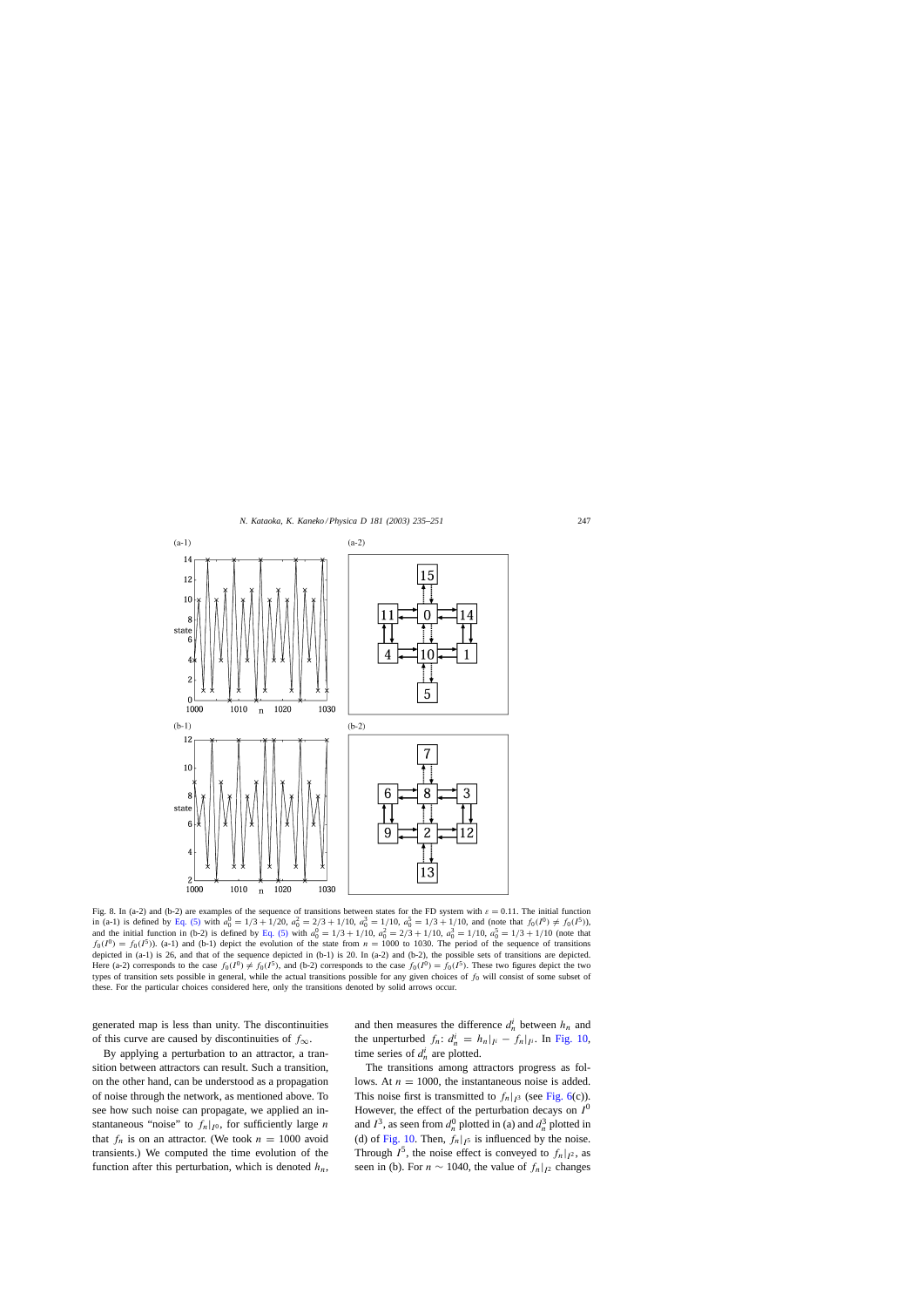<span id="page-13-0"></span>

Fig. 9. The limiting values of  $a_n^0$  respect to  $a_0^0$ . Here,  $a_0^2 = 2/3 + 1/10$ ,  $a_0^3 = 1/10$ ,  $a_0^5 = 1/3 + 1/10$  and  $\varepsilon = 0.11$ . The period of  $a_n^0$  (which is also the period of  $f_n$ ) is plotted by the solid curve.

and this effect is transmitted back to  $f_n|_{I^0}$ . Hence, the noise effect circulates between  $I^0$  and  $I^2$ , and for  $n > 1040$ ,  $f_n|_{l^2}$  acts as a 'pulse generator'. Here, the amplitude of the 'pulse' is of the same order as the noise. Note that the magnitude of  $d_n^i$  is of a different order on each  $I^i$ : (a)  $d_n^0 \sim 10^{-3}$ , (b)  $d_n^2 \sim 10^{-2}$ , (c)  $d_n^3 \sim 10^{-4}$ , and (d)  $d_n^5 \sim 10^{-3}$ . The noise effect is amplified on  $I^5$  and is further amplified on  $I^2$ . From this point of view, we can consider the added noise to be stored in  $f_n|_{I^2}$ , which leads to a transition to a new attractor. This transition is possible because the network is entangled. In this case the noise effect returns to the interval where the noise was originally added. Then, deviation from the original attractor is sustained within the loop in which the noise effect is circulated. Hence the function switches to a new attractor.

#### *4.4. Memory in a dynamical network*

As is already discussed in Ref. [\[1\],](#page-16-0) our FD can be regarded as a system that transforms input to output through  $f_n(x)$ , with an input–output relationship that changes autonomously. Since such an autonomous change of an input–output relationship is commonly observed in biological cognitive systems, it is interesting to consider the possible function of an entangled network in this context.

When our function  $f_n$  is regarded as defining an input–output relationship, the  $a_0^n-a_0^0$  relation in [Fig. 10](#page-14-0) represents the input dependence of the output. This relationship exhibits several thresholds with regard to change in the output behavior; when the input is changed beyond such a threshold, the output switches to new behavior. This switch can be caused by perturbing a partial function. The pulse generated by such a perturbation can be regarded as a memory. Within a network with loops, the input (a perturbation applied to one partial function at one time step) is memorized through the propagation of noise within the loop. Note that for this type of network, (i) the attractor can be changed as a result of this noise through a transition process and that (ii) information can be stored in some parts of the network by virtue of the circulation of the input. It would thus appear that a dynamical network of this kind has the potentiality to possess memory that depends on an input.

# **5. Summary and discussion**

# *5.1. Summary*

In the present paper, FD has been studied by constructing initial functions suitable for analytical and numerical study, after basic introduction to an FD model in [Section 2.](#page-1-0)

It was shown that the dynamics of an FD system are represented by a generated map, a one-dimensional map  $g_n$  determined by the one-dimensional map  $f_n$ . The generated map acts as the rule governing the temporal evolution of  $f_n(x)$  (i.e.,  $f_{n+1}(x)$  is determined by  $g_n$ ). For most initial conditions, after transient behavior dies away, the function  $f_n$  is attracted to a piecewise constant function. In other words,  $f_n$  comes to be divided into partial functions, each of which is constant. In [Section 3, t](#page-2-0)he stability of these piecewise constant functions was discussed. In [Section 4](#page-5-0) we considered the behavior resulting when we start from a piecewise constant function, where each domain of a constant partial function is regarded as an element of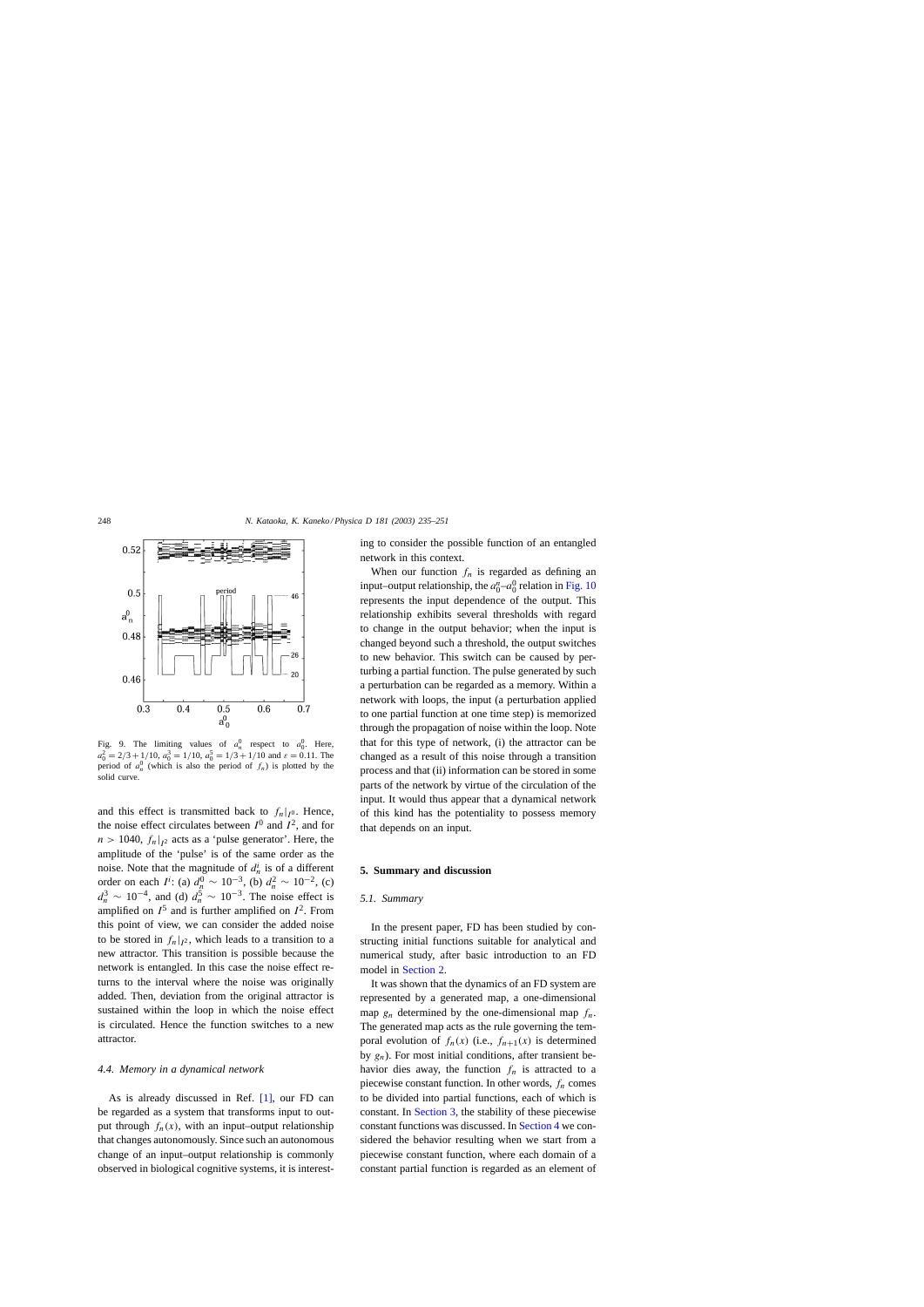<span id="page-14-0"></span>

Fig. 10. The time series of the difference,  $d_n$ , between the original function  $f_n$  and  $h_n$ , obtained by perturbing  $f_n|_{I^0}$  at  $n = 1000$ : (a)  $d_2^0$ ; (b)  $d_n^2$ ; (c)  $d_n^3$ ; (d)  $d_n^5$ . The initial function used here is defined by [Eq. \(5\),](#page-10-0) with  $a_0^0 = 1/3 + 1/20$ ,  $a_0^2 = 2/3 + 1/10$ ,  $a_0^3 = 1/10$ ,  $a_0^5 = 1/3 + 1/10$ . We also used  $\varepsilon = 0.11$ . Note that the scales of the vertical axes differ among the figures.

a network. The dynamics of such a network, which generate a rule to drive the network itself, were also studied in [Section 4.](#page-5-0)

After defining initial functions appropriate to allow for the behavior described above in [Section 4.1,](#page-5-0) the dynamics of the resulting type of network were classified in [Section 4.2. I](#page-7-0)n one class, the dynamics of the partial functions are determined hierarchically. These partial functions are unidirectionally ordered in a tree, in which each partial function in an upper level is driven by partial functions by lower levels. In this case, the effect of a perturbation applied to a partial function is transmitted unidirectionally through the partial functions.

In [Section 4.3, w](#page-9-0)e studied another class of network dynamics, that in which there is 'entanglement', in the sense that dynamics of some partial functions are influenced by other partial functions. The structure of such entanglement, i.e., the mutual influence of different partial functions on the rules for their dynamics, was analyzed. In [Sections 4.3.1 and 4.3.2](#page-9-0), this entanglement was studied by considering particular sets of initial conditions. It was shown that a perturbation (representing an input to one partial function) circulates through a loop in the network, and as a result, the network dynamics can switch to a new attractor. The ability of this network to model a memory was discussed.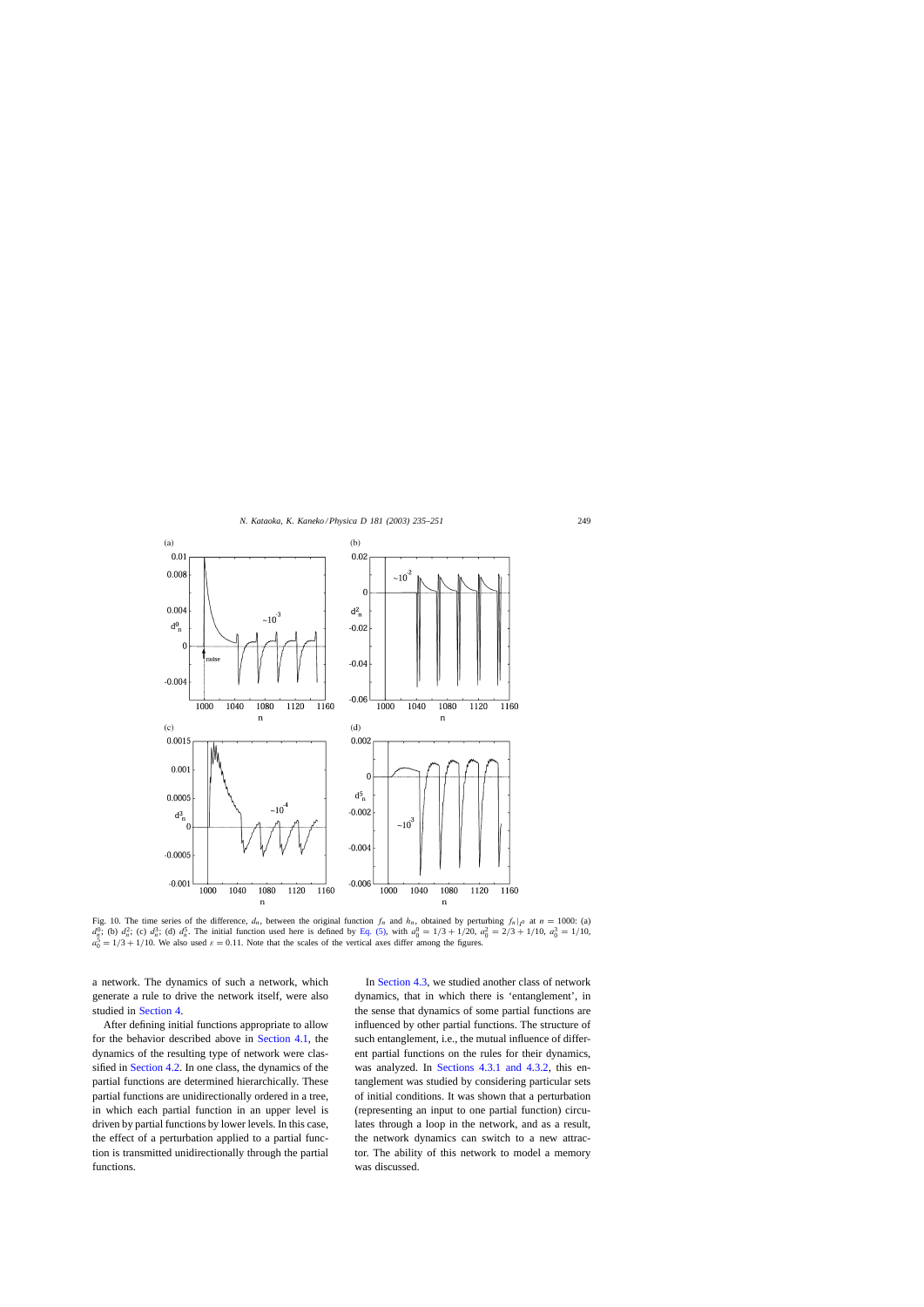In conclusion, we have found that the FD system we have studied can form a hierarchically entangled dynamical network. We believe that such a system may be useful in modeling the spontaneous emergence of rules governing dynamics in biological system.

## *5.2. Dynamical network*

In general, a network consists of *elements* and directed *edges* between *elements*. *Information* is transmitted through directed edges, and the internal state of an element (i.e., the value of the partial function) changes accordingly. The terminal of a given directed edge depends on the dynamics of this internal state.

In this paper, the function of an FD system is represented by a network according to the following prescription:

- An *element* in the network consists of a connected subinterval on which the value of the function  $f_n(x)$ is constant. According to the results of our simulations, it appears that the formation of such constant subintervals is a general characteristic of FD systems, as discussed in [Section 3.](#page-2-0)
- Directed *edges* are determined by the relations among the intervals induced by  $f_n$ . If  $f_n(A) \in B$ is satisfied, there is a directed edge from  $B$  to  $A$ , in the graph of a network.
- The *internal state of the element* A is defined as the value  $f_n|_A(x)$ .
- The transmitted *information* from B to A is the value  $f_n|_B(x)$ .

The shape of a network changes through the change of its directed edges. For example, the edge  $B$  to  $A$ changes to C to A, if  $g_n \circ f_n(A) \subseteq C$ . With this representation, a dynamical network for an FD system can be formulated.

The advantage of an FD model lies in the simultaneous formation of elements and edges. Through the FD, elements and edges emerge from an infinite-dimensional functional space. In most studies of dynamical networks, a fixed set of elements along with rules that govern the evolution of the edges are prescribed.<sup>9</sup> However, many biological (including cognitive and social) systems have the ability to generate rules governing their dynamics spontaneously. As a simple example, consider signal transduction in a cell. There, signal molecules change the state of a cell, and play a role in determining the dynamics. However, the results governing this function are not necessarily prescribed by chemical reaction rules, but are determined by the state of the cell, which is realized through the reaction network dynamics. It is true that investigation to elucidate the microscopic dynamics involving signal molecules is important to understand such context-dependent functions of signal molecules. However, it is also necessary to adopt an approach from a higher, macroscopic level, which can be represented by a functional system. Of course, the same can be said about a cognitive systems consisting of neurons.

The FD approach is based on self-referential structure represented by  $f_n \circ f_n$ , which was introduced to understand how elements and rules are generated simultaneously and interdependently. The fixed point  $f_n(x) = f_n \circ f_n(x)$  represents a self-consistent condition in which operation by the function does not change the function itself. This fixed point determines intervals on which the function is constant. These intervals act as the basic elements in the network, and drive other partial functions. The constant intervals formed due to fixed points provide rules governing the dynamics of the other intervals. The network thus generated can possess hierarchy and entanglement.

Hierarchy in a network is commonly observed in biological (as well as cognitive and social) systems. In some cases, such hierarchy is simple, and the network possesses a tree structure. In some other cases, the hierarchy is not simple, and the network is entangled; i.e., there exists mutual dependence of the dynamics of edges. In such a case, the network itself changes spontaneously. Such network dynamics can also be changed with inputs. Features of this kind that exist in real biological networks were also shown to exist in our FD system in this paper. Considering the

<sup>9</sup> This holds for all neural network models, and it also holds for the models used in recent studies of networks [\[6–8\].](#page-16-0)